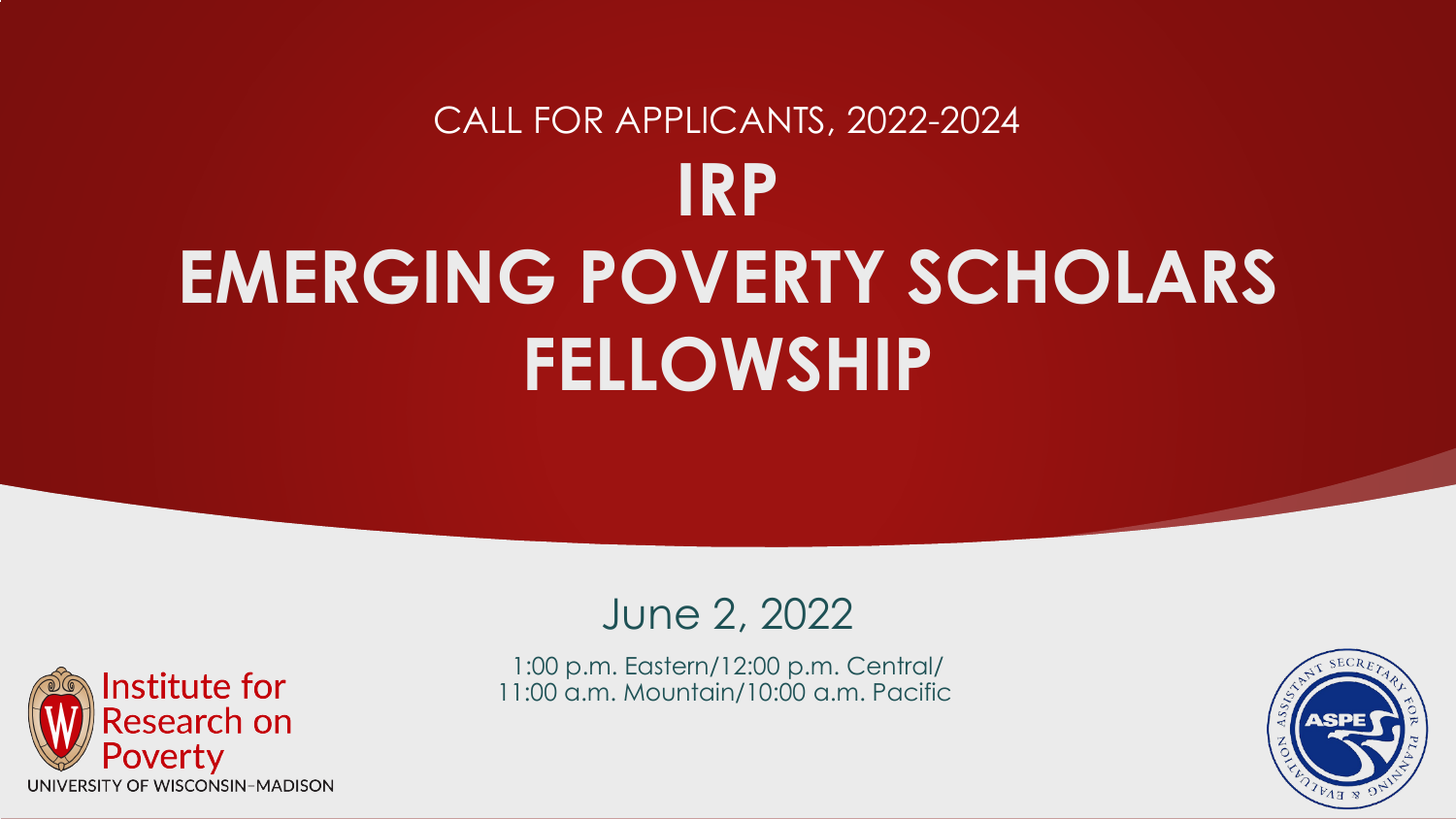## WELCOME & OVERVIEW



REBECCA SCHWEI RESEARCH AND POLICY COORDINATOR, INSTITUTE FOR RESEARCH ON POVERTY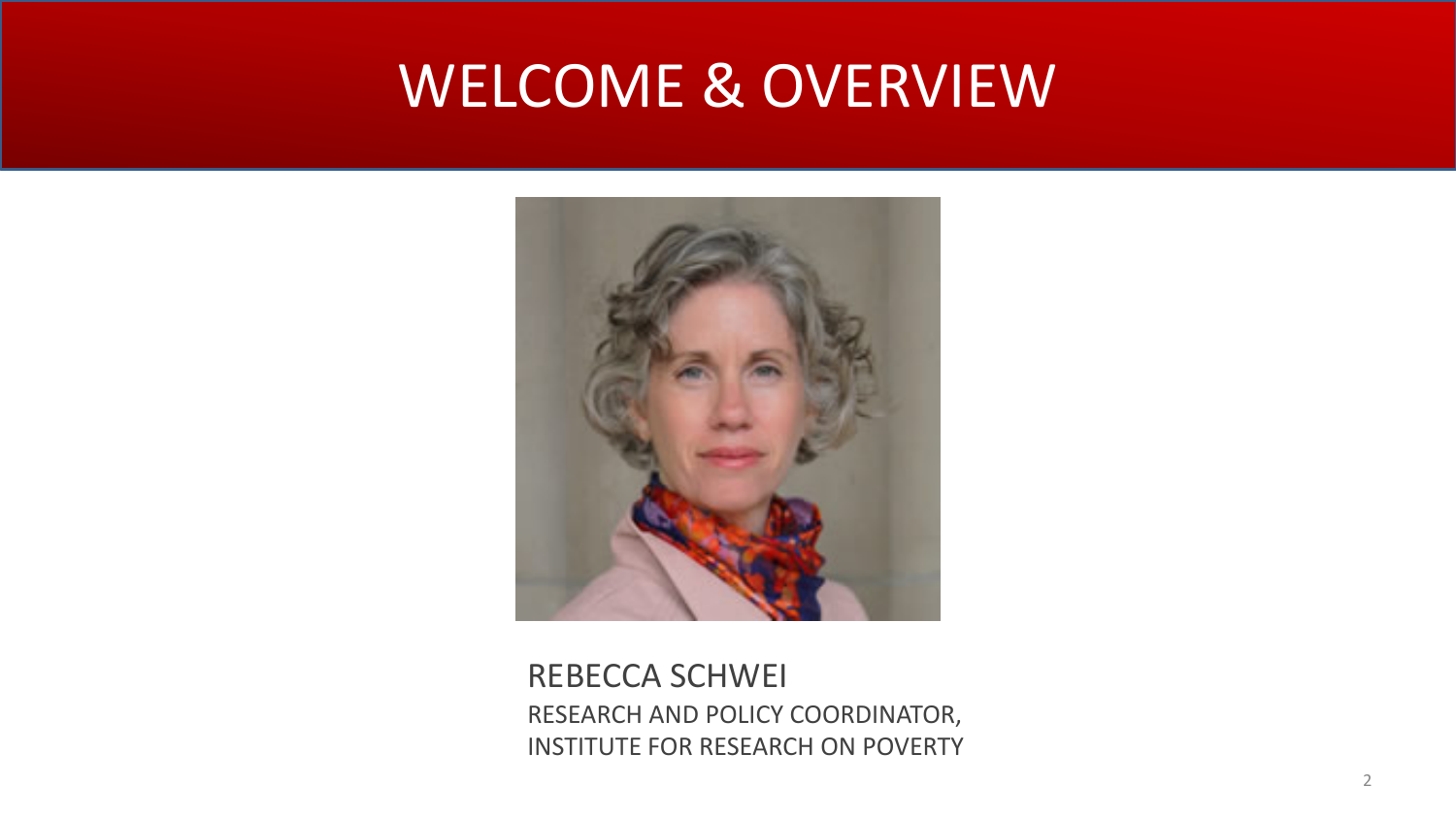

**OVERVIEW OF IRP**

**OVERVIEW OF THE EMERGING POVERTY SCHOLARS FELLOWSHIP**

**LOGISTICS OF THE APPLICATION PROCESS**

**APPLICATION RESOURCES**

**Q&A** 

**WRAP UP & CLOSING**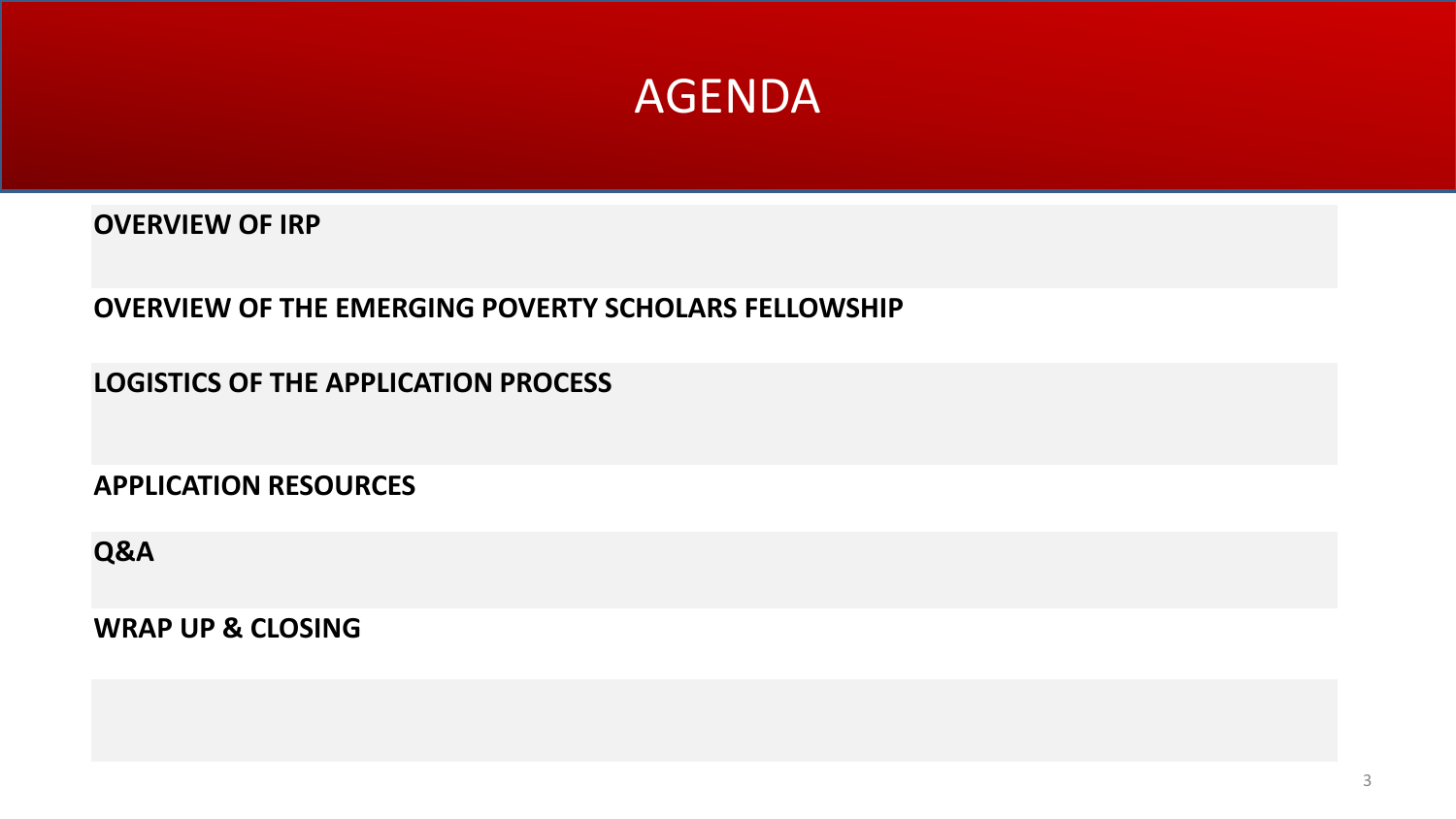## WELCOME FROM IRP'S DIRECTOR



KATHERINE MAGNUSON DIRECTOR, INSTITUTE FOR RESEARCH ON POVERTY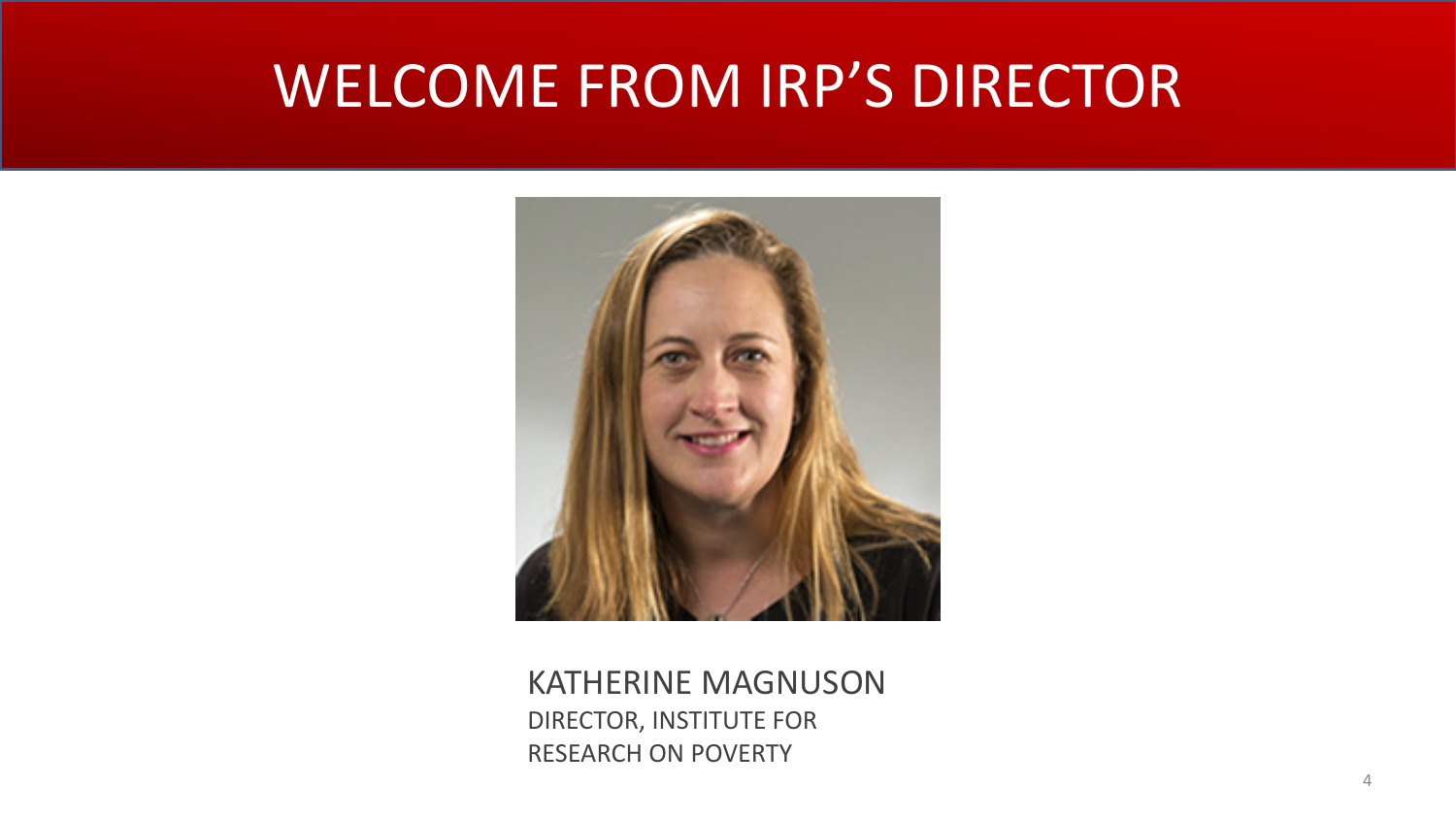INSTITUTE FOR RESEARCH ON POVERTY *UNIVERSITY OF WISCONSIN – MADISON*

- 300 on and off-campus affiliates
- Leads the Collaborative of Poverty Centers
- National Research Center on Poverty and Economic Mobility
- <https://www.irp.wisc.edu/>

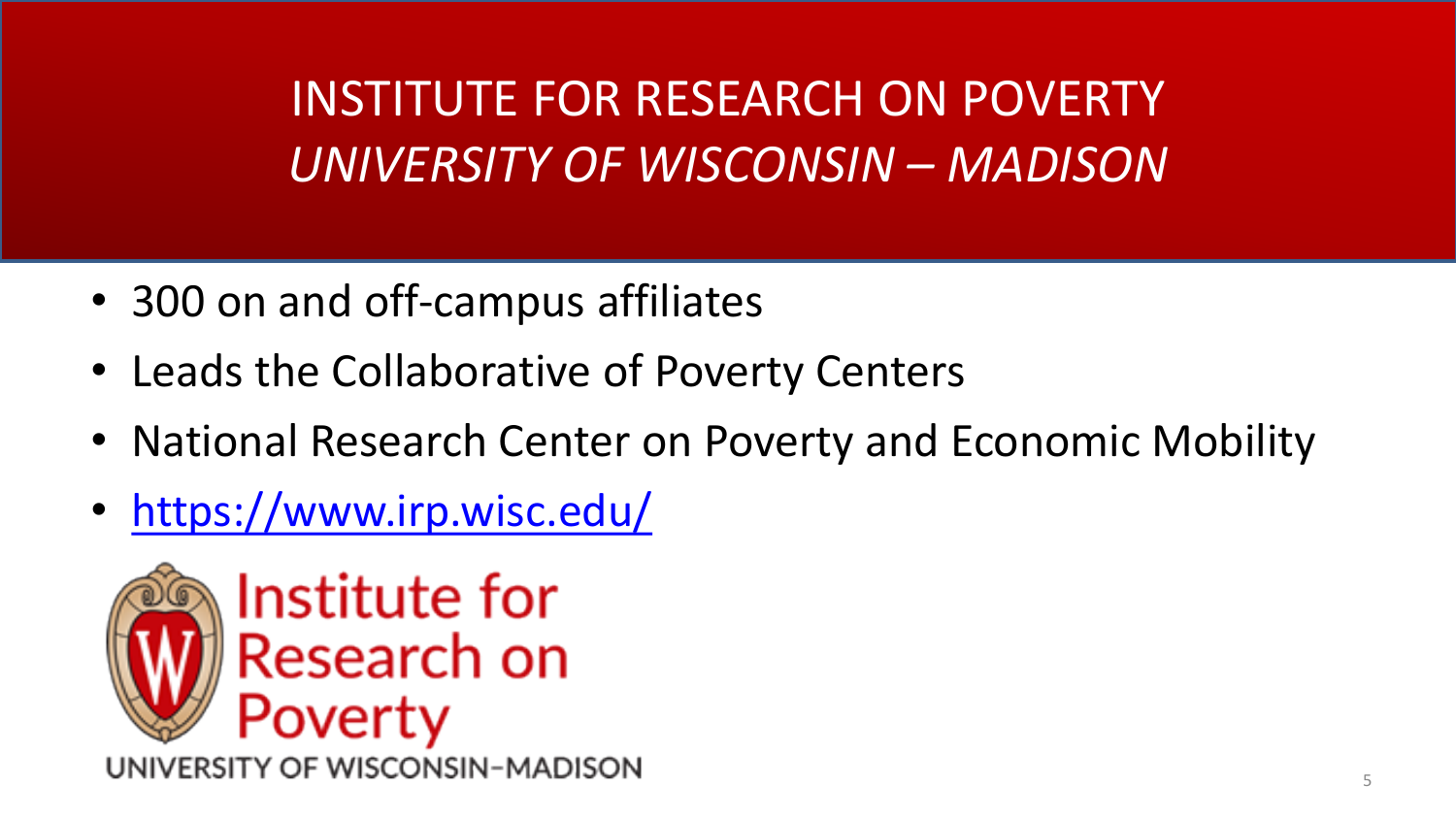#### EMERGING POVERTY SCHOLARS FELLOWSHIP

Goal:

Support the career development and success of promising emerging poverty scholars from underrepresented racial and ethnic populations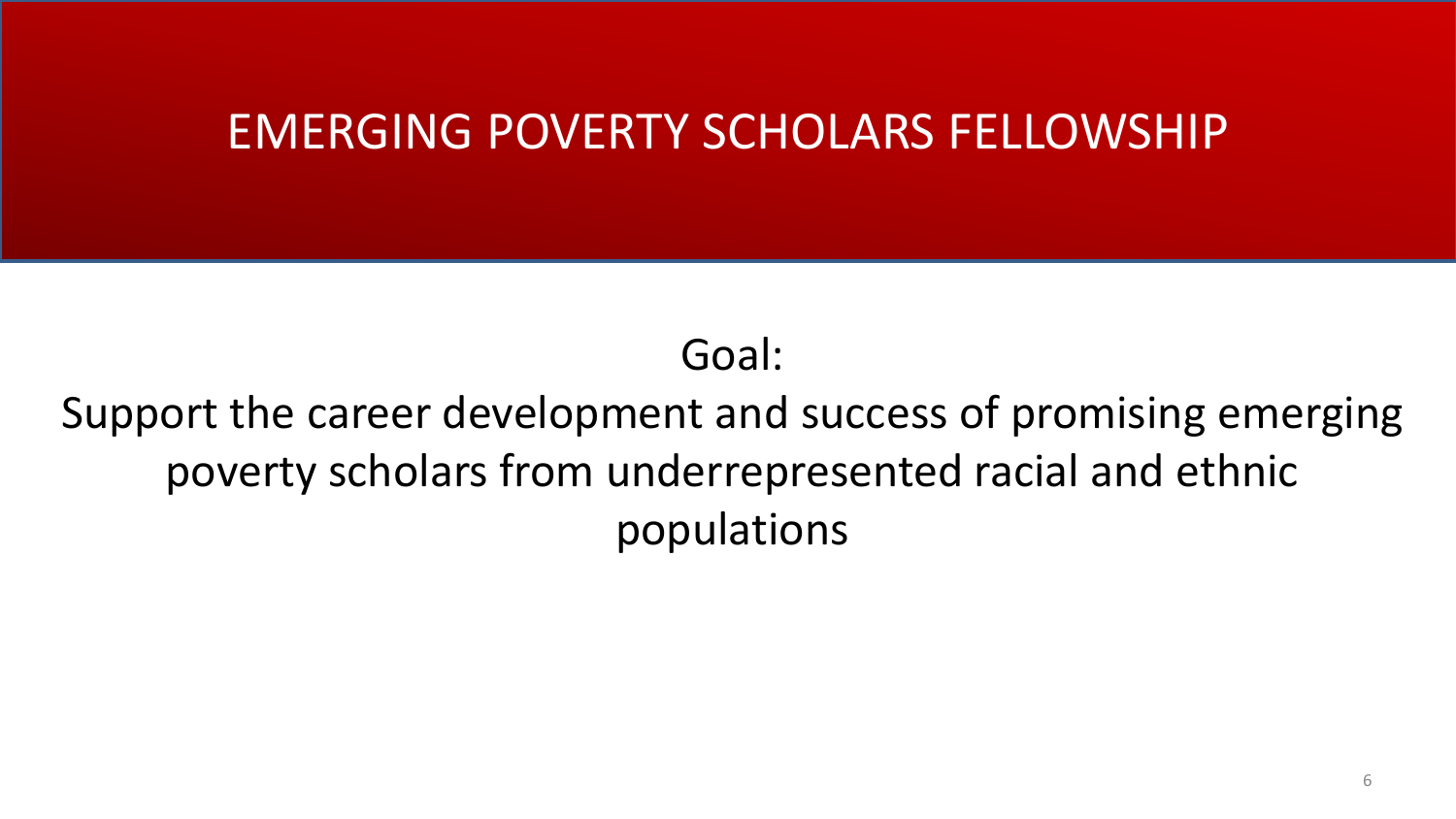#### KEY ELEMENTS OF FELLOWSHIP

- 1. Resources
- 2. Mentorship
- 3. Professional development
- 4. Exposure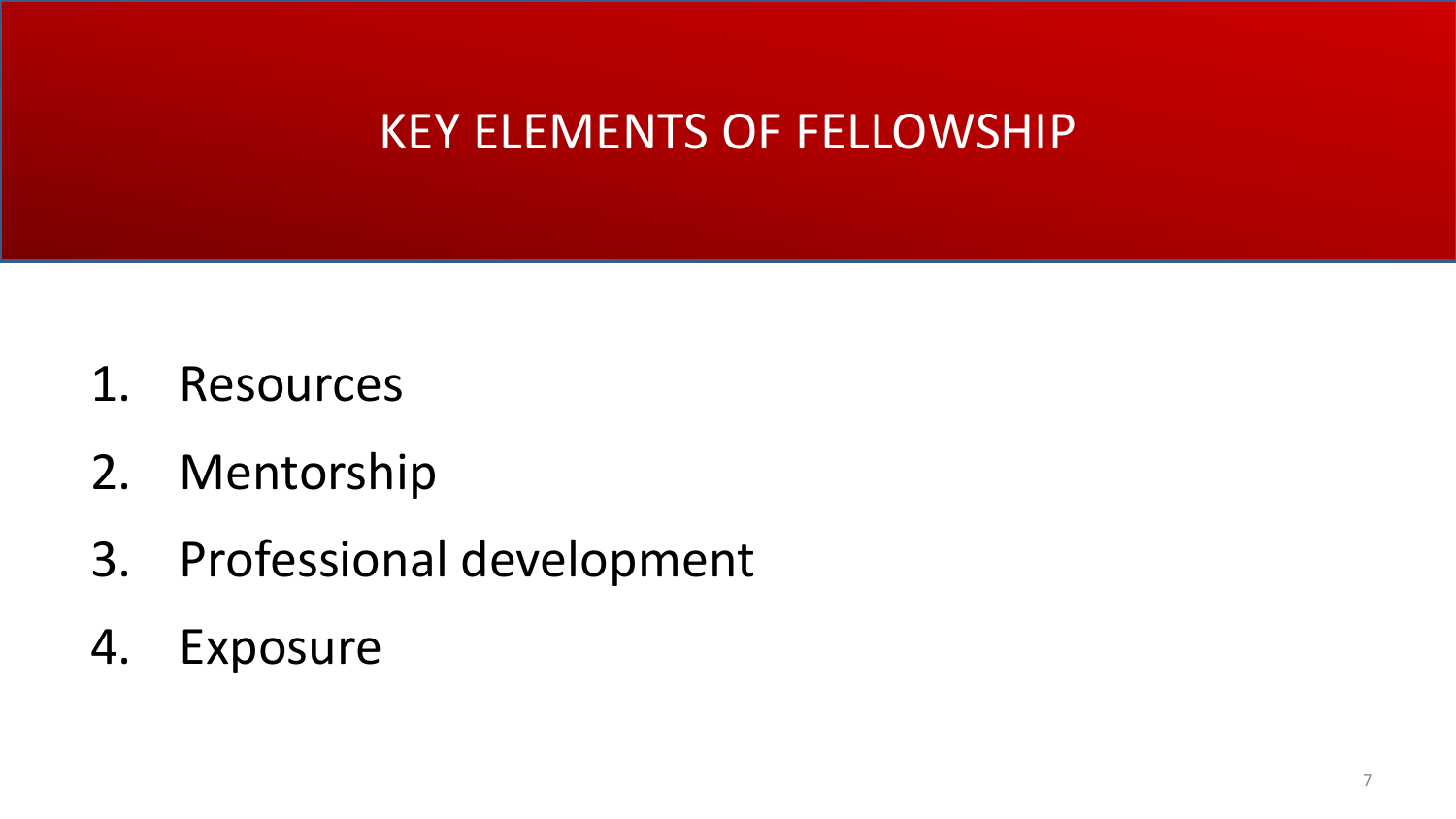#### FUNDING USES

- Training
- Research travel
- Research assistants
- Course release
- Summer salary support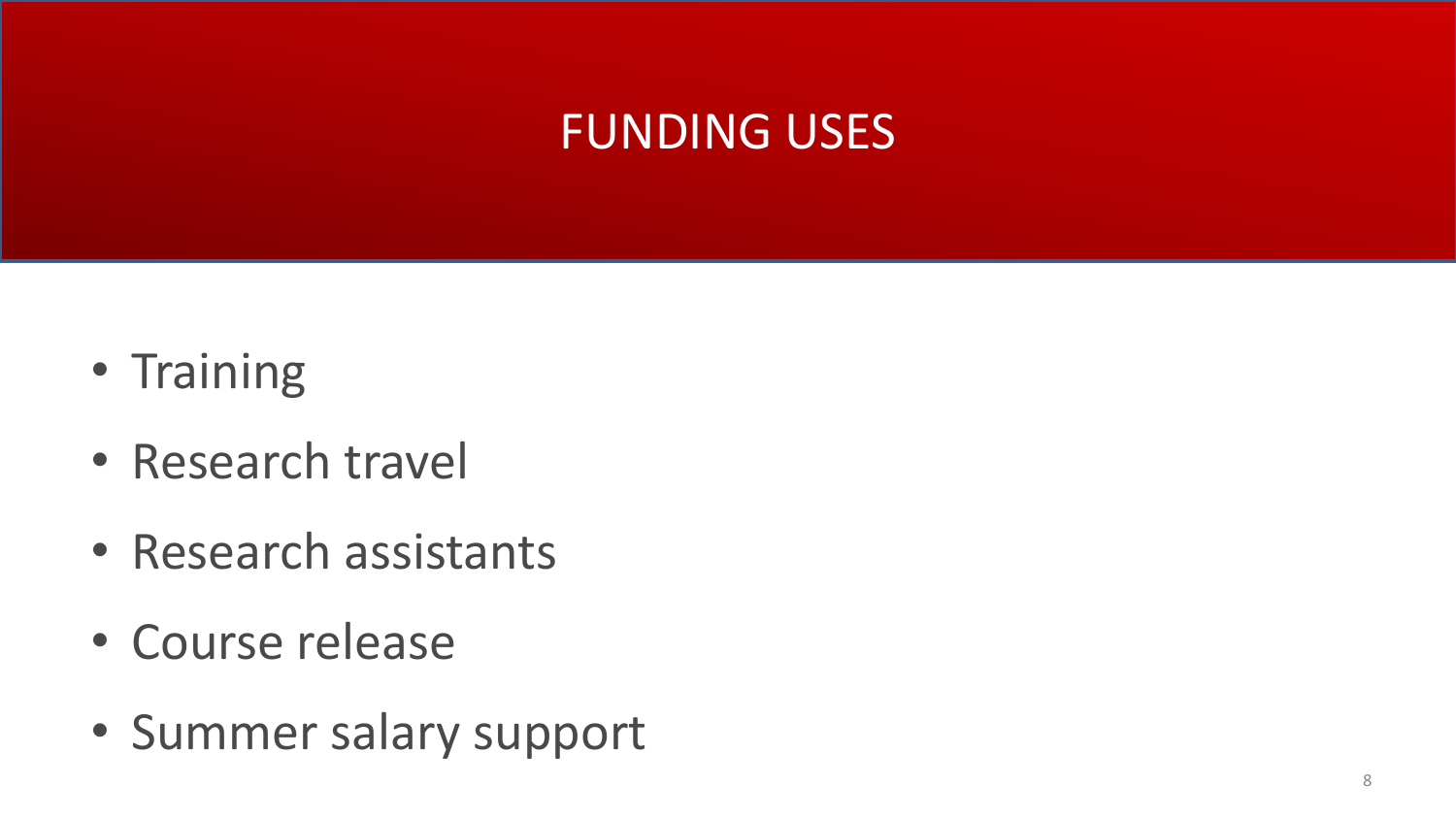### EXPECTATIONS

- Research focus
- Professional development
- Pay it forward
- Present research
- Final report
- Stay connected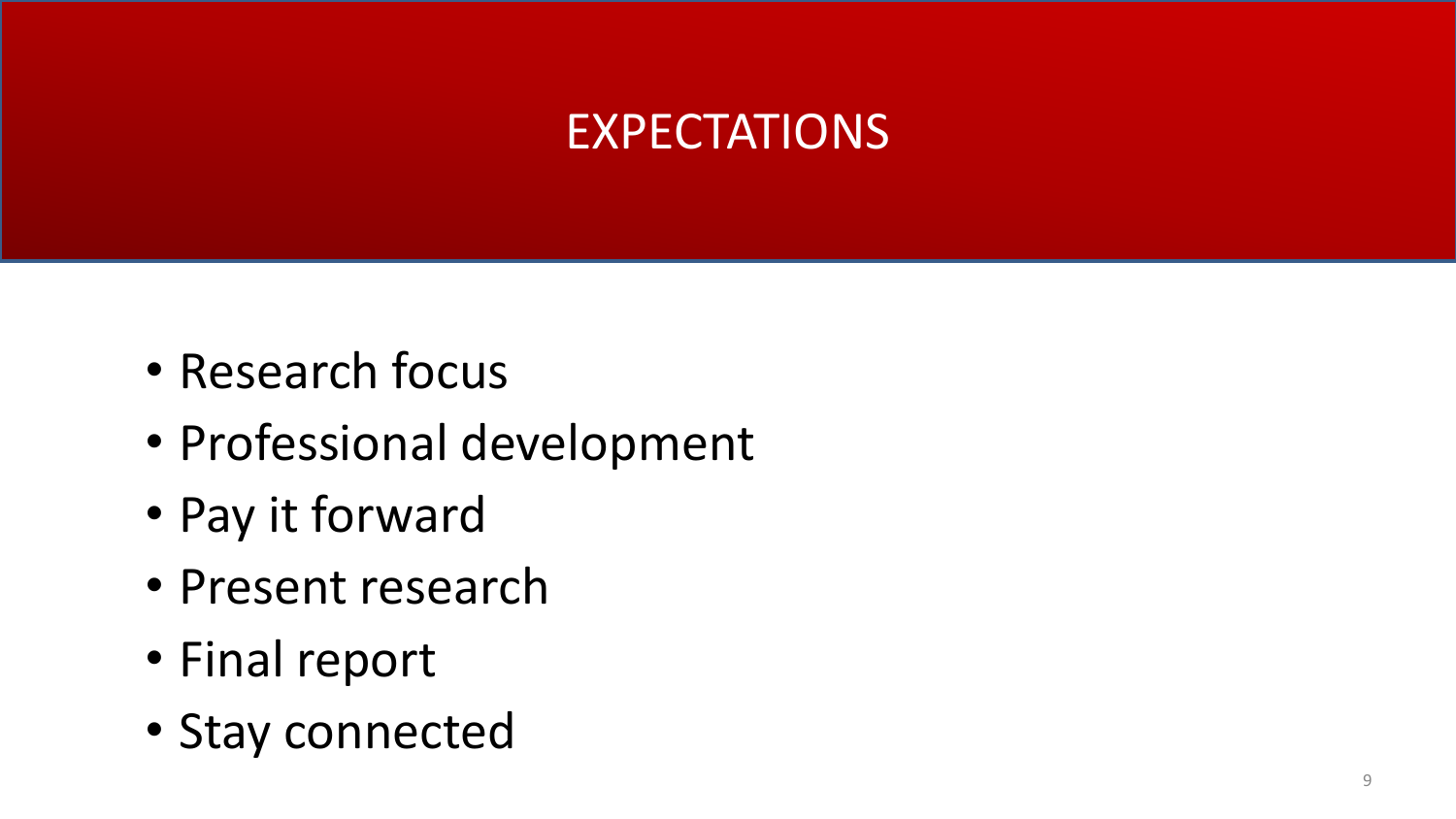### LOGISTICS OF THE APPLICATION PROCESS

- 5 Fellows
- Fellowship runs from September 1, 2022 through August 31, 2024
- Applications are due on July 11, 2022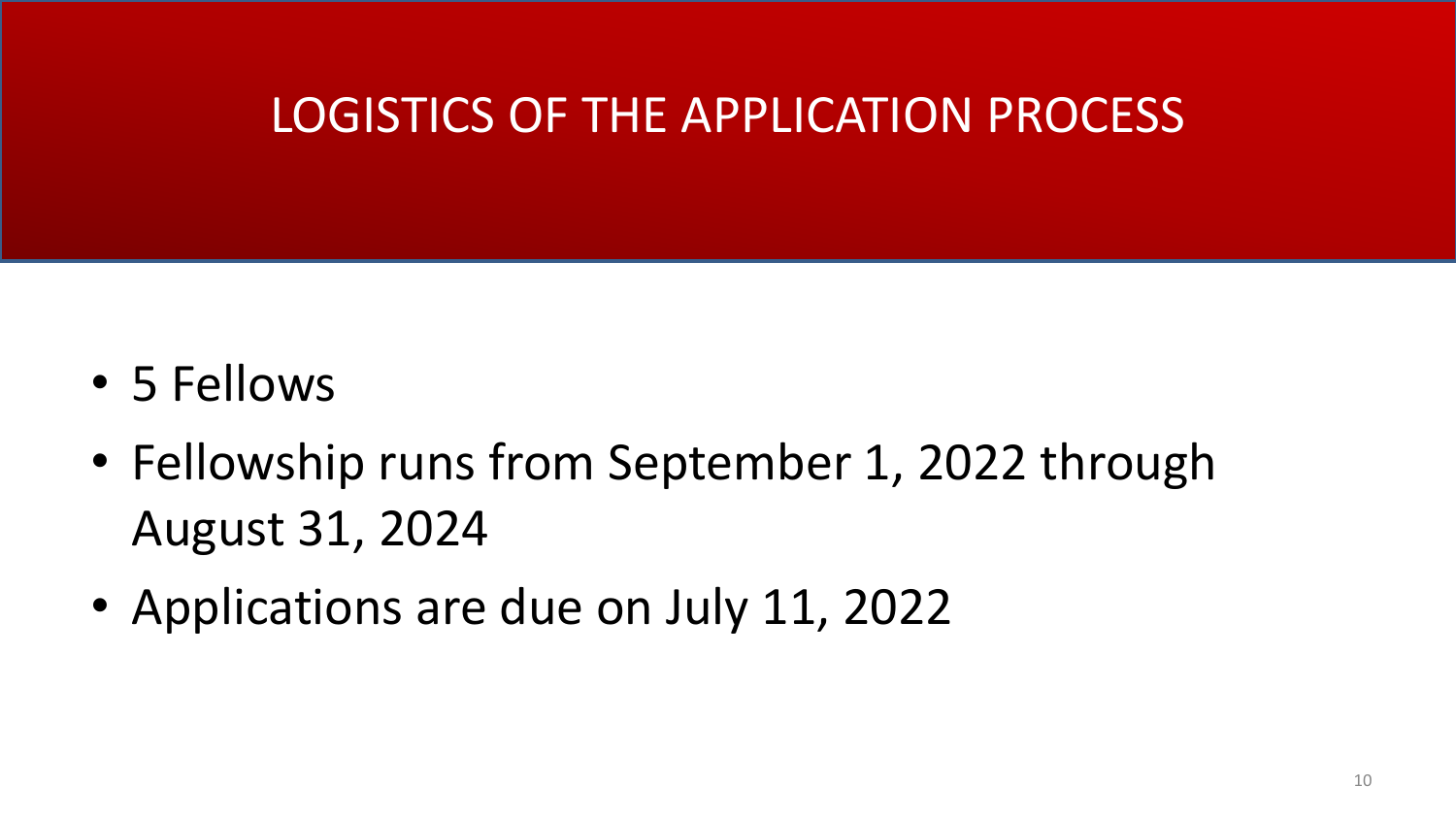## LOGISTICS OF THE APPLICATION PROCESS *Eligibility*

- PhD holding poverty scholars in tenure track position
- Member of a racial or ethnic group that is underrepresented in academia
- Poverty research experience
- Potential to produce rigorous policy-relevant research
- From any discipline or field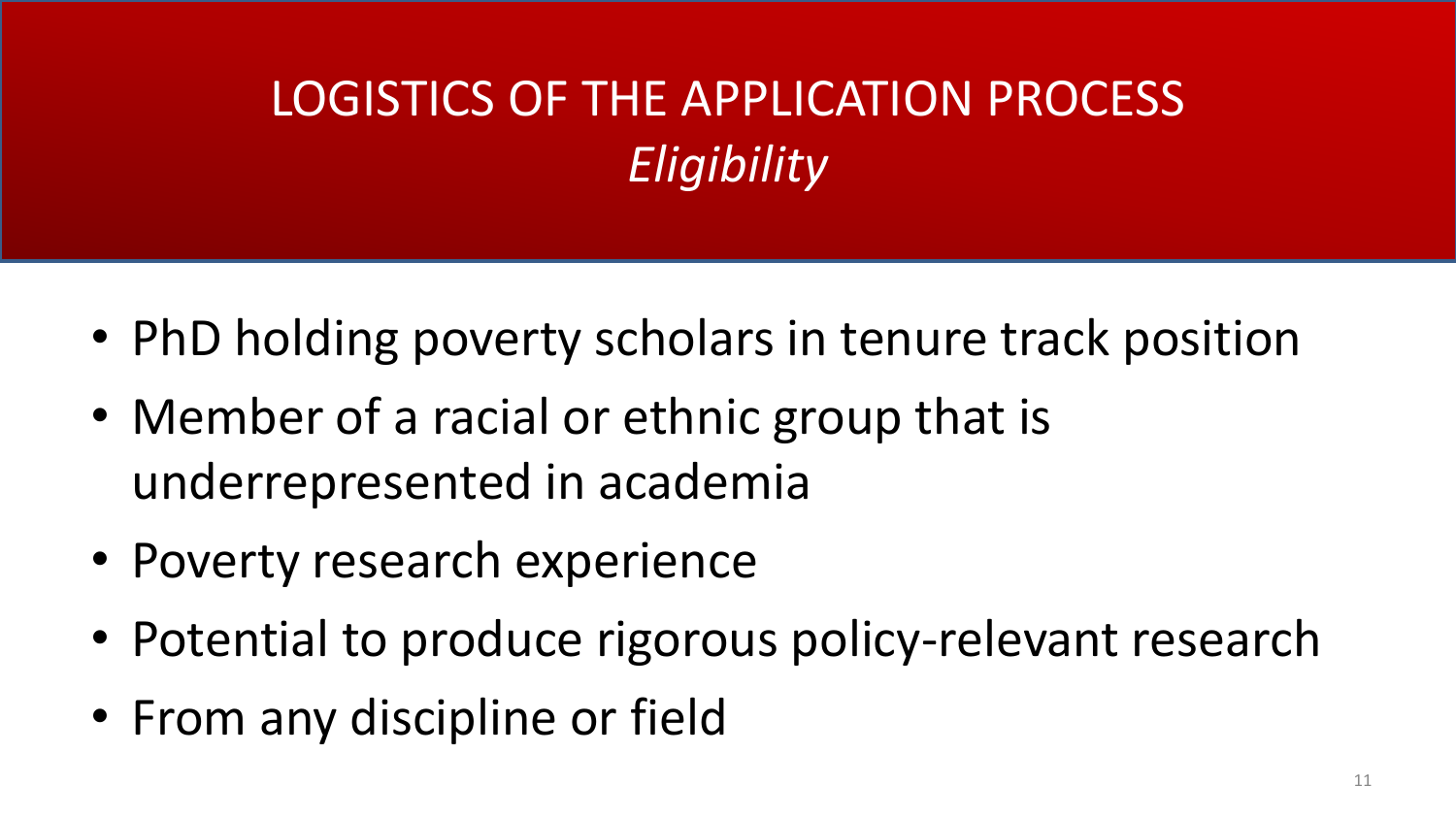## LOGISTICS OF THE APPLICATION PROCESS *Application due July 22*

- Fill out online application
- Upload as 1 pdf:
	- 3-Page letter including:
		- Poverty research interest
		- How you will use the award including how you will help others
		- 2-3 potential mentors
	- CV
	- One example of your poverty-related written material
- 2 letters of reference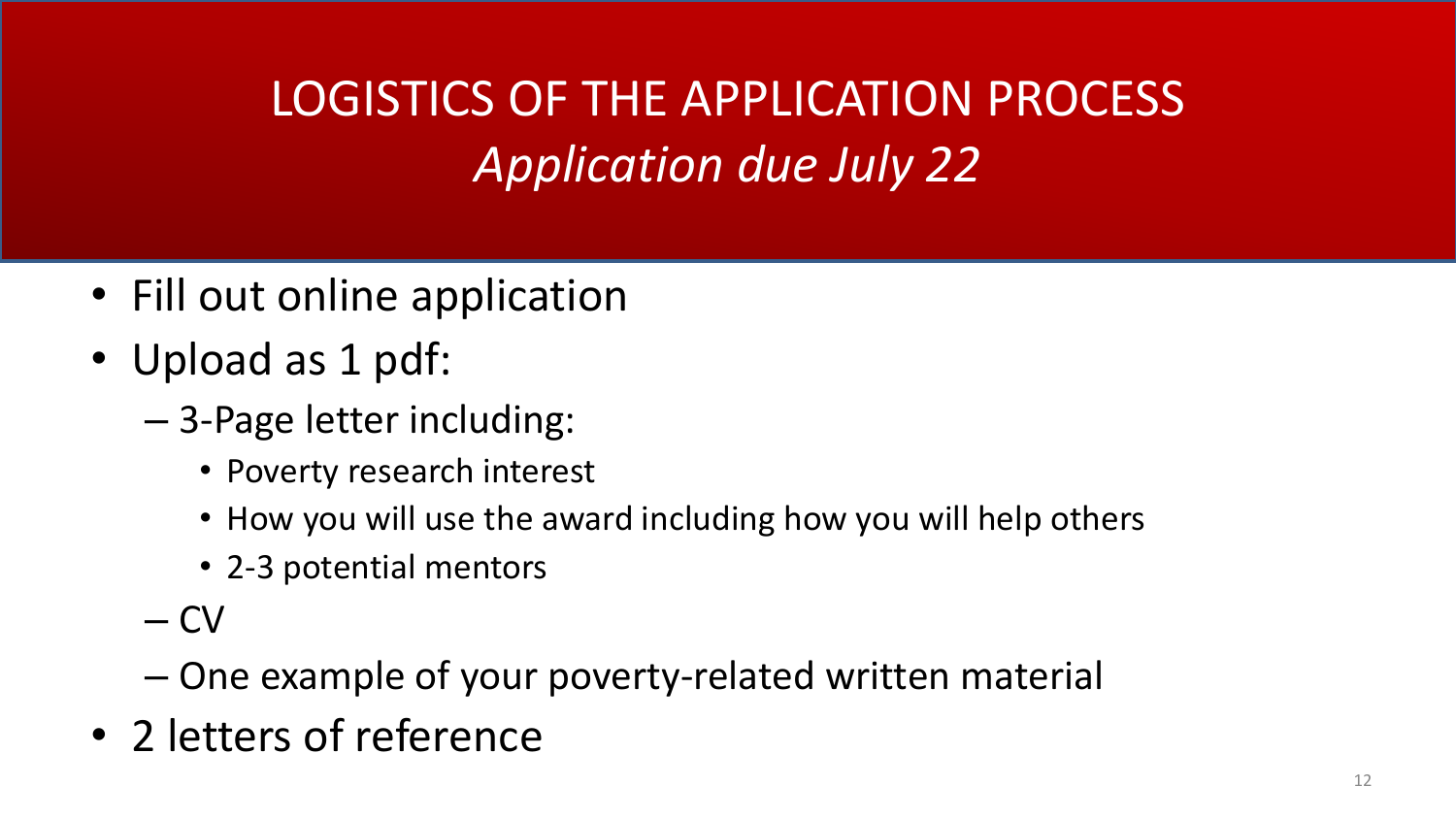## LOGISTICS OF THE APPLICATION PROCESS *Selection Process*

#### 1. Screened for completeness and eligibility

- a) online application completed;
- b) application materials uploaded; and
- c) applicant is a member of an underrepresented racial or ethnic group.
- 2.Qualifying applications will be evaluated for:
	- a) scholarly potential;
	- b) advance personal professional goals and accomplishments; and
	- c) use experience to benefit others in the future.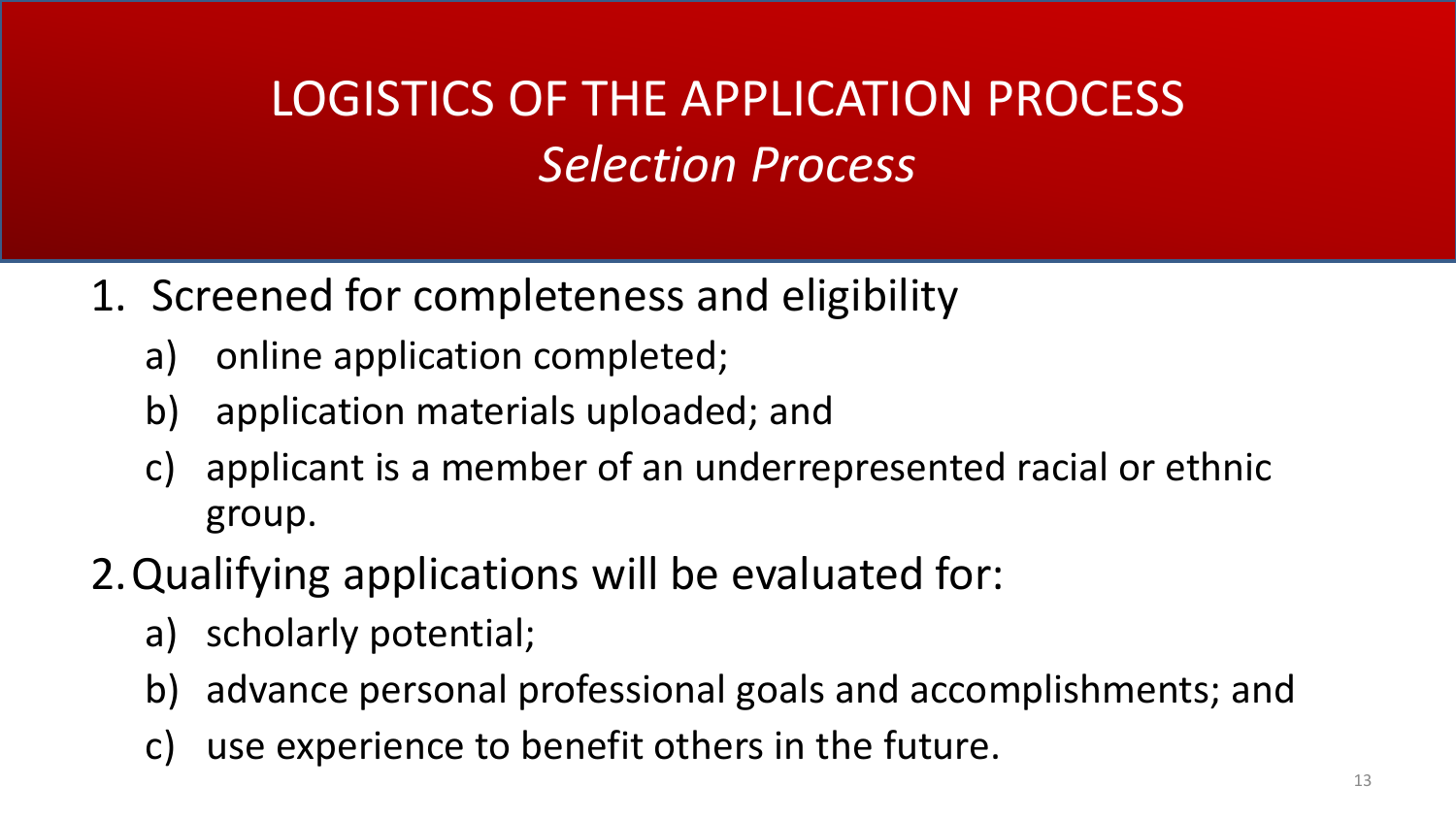## LOGISTICS OF THE APPLICATION PROCESS *Timeline and Key Dates*

- July 11, 2022: Application Deadline
- September 1, 2022: Notification of Awards
- September 1, 2022: Fellowship Begins
- September 15, 2022: Brief Project Plan due
- By end of September 2022: welcome call with IRP
- November 10-11, 2022: Fall in-person cohort mtg Madison, WI
- May 23-24, 2022: Spring in-person cohort mtg Washington, DC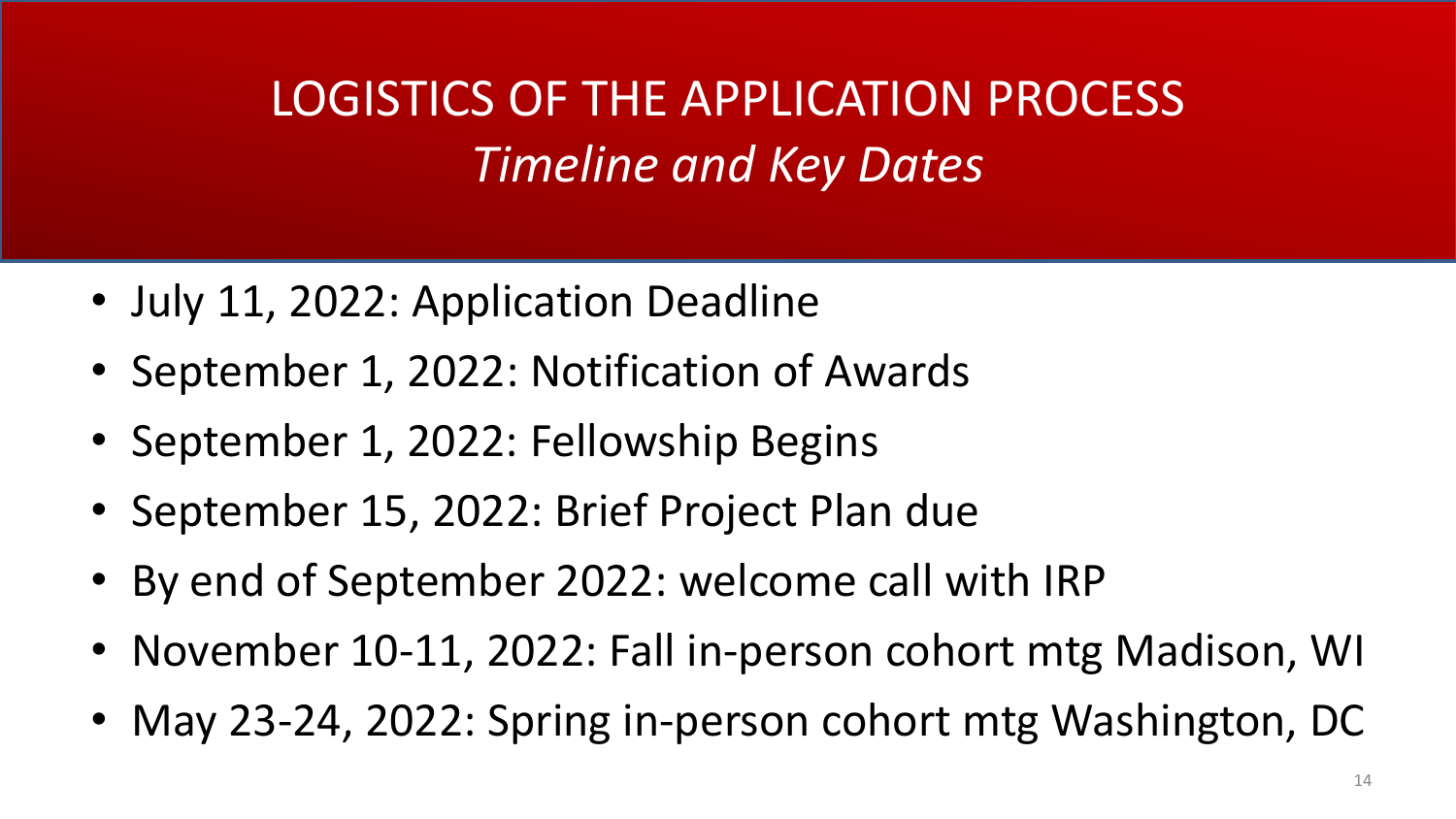#### APPLICATION RESOURCES



**Get application instructions at**[: 2022–2024 Emerging Poverty Scholars Fellowship Call for Applications: Deadline 7/11/2022 \(11:59](https://www.irp.wisc.edu/2022-2024-emerging-poverty-scholars-fellowship-call-for-applications/)  PM CT) – INSTITUTE FOR RESEARCH ON POVERTY – UW–Madison (wisc.edu)



**Review frequently asked questions at:** Emerging Poverty Scholars Fellowships – [INSTITUTE FOR RESEARCH ON POVERTY –](https://www.irp.wisc.edu/training/emerging-poverty-scholars-fellowships/) UW– Madison (wisc.edu)



**Send questions to:** irpapply@ssc.wisc.edu



**Sign up for IRP email announcements at:<https://www.irp.wisc.edu/connect/>**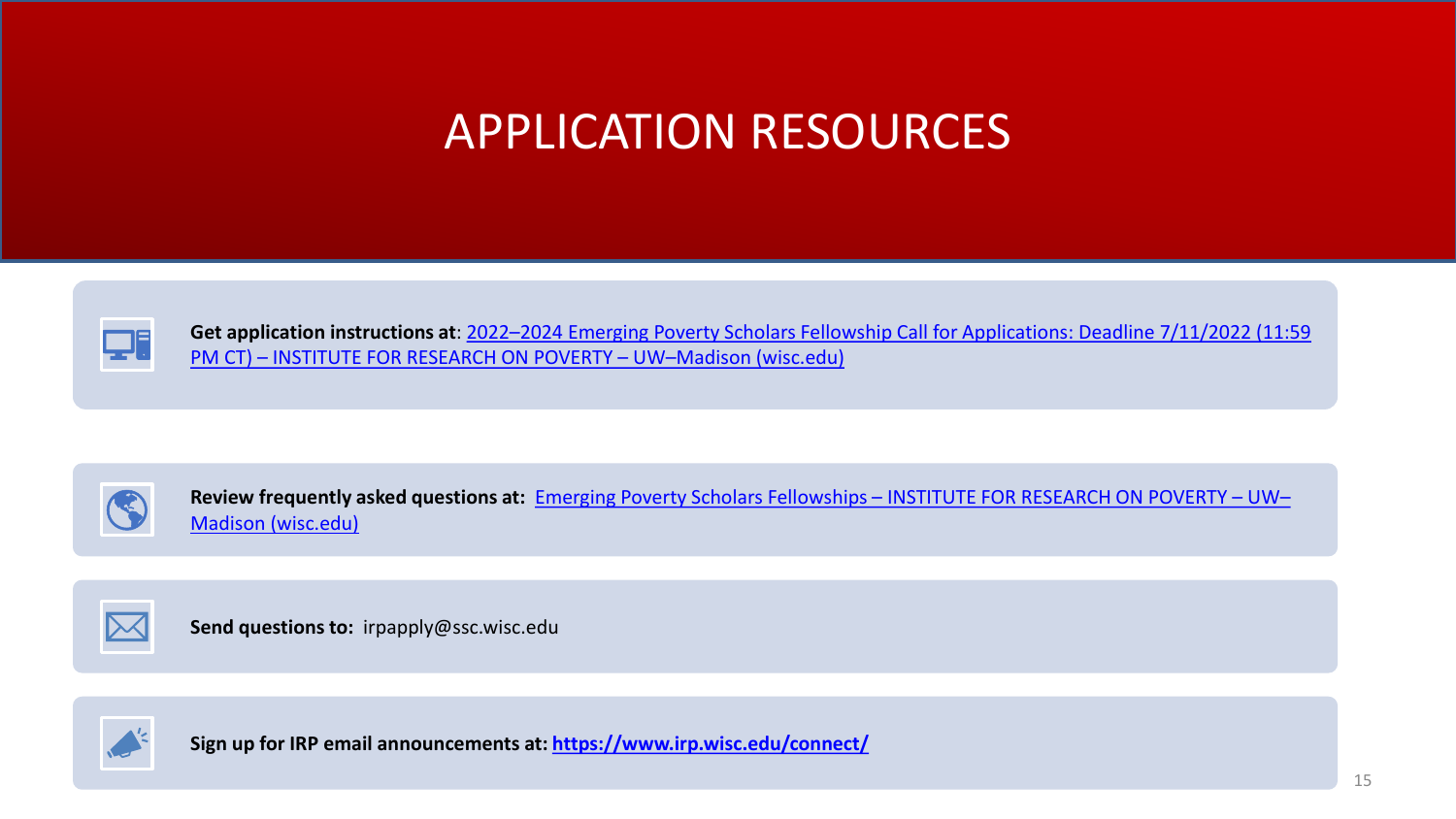

# Questions?